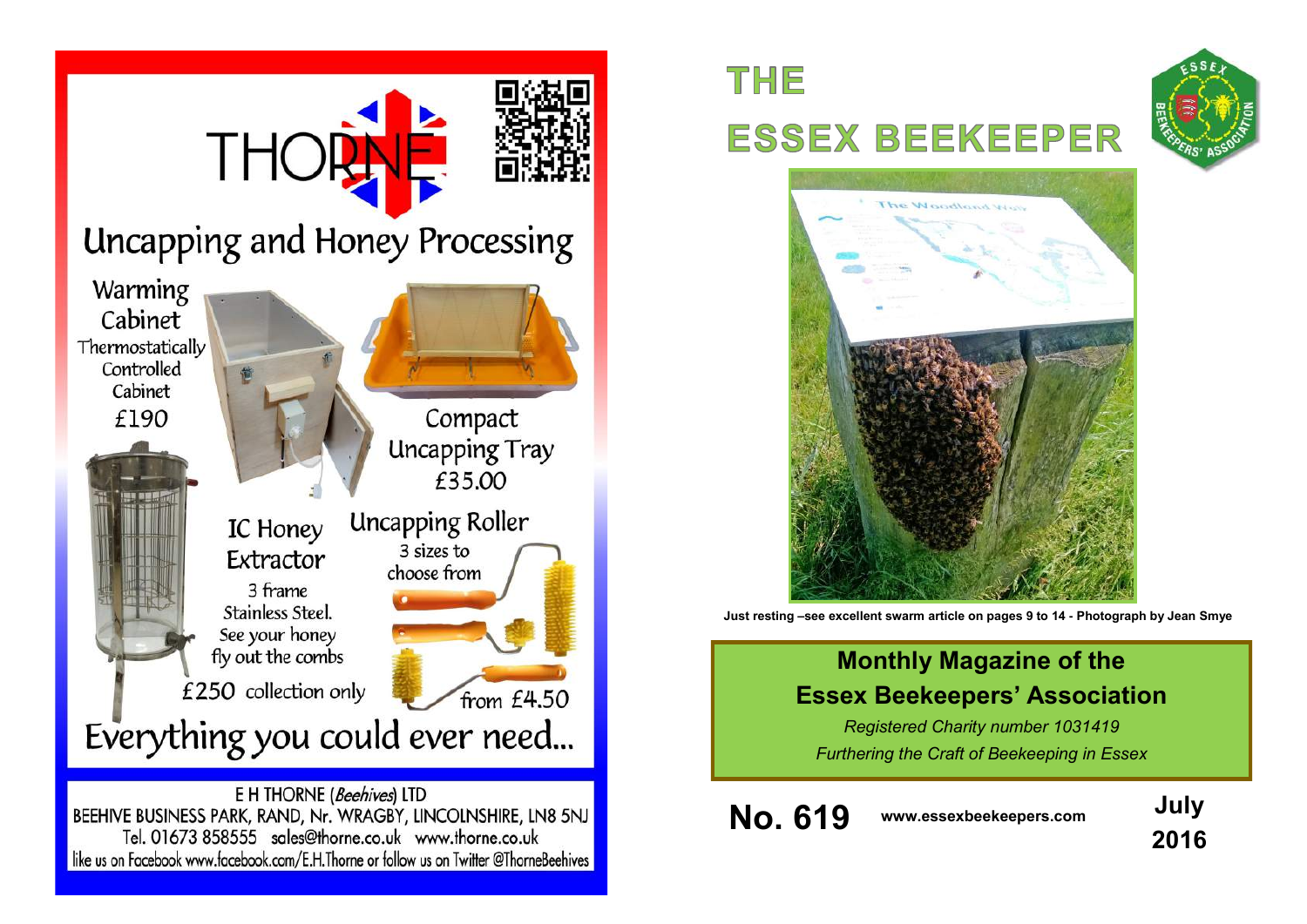### **EBKA Divisional Meetings**

### **Diary dates for July & August 2016**

| 7 July  | Thursday<br>8.00pm  | <b>Harlow</b>          | 'Honey Hygiene and Regulations' - with Andy Pedley.<br>Kings Church, Red Willow, Harlow CM19 5PA                                                     |  |  |
|---------|---------------------|------------------------|------------------------------------------------------------------------------------------------------------------------------------------------------|--|--|
| 7 July  | Thursday<br>8.00pm  | Romford                | Apiary meeting at Thames Chase Country Park, Pike<br>lane, Upminster RM14 3NS - Pat Allen                                                            |  |  |
| 16 July | Saturday<br>2.30pm  | Epping<br>Forest       | <b>BBQ and varroa treatment - Wanstead Apiary</b>                                                                                                    |  |  |
| 18 July | Monday<br>7.30pm    | Chelmsford             | 'From Cappings to Candles' - candle making demonstration<br>with Sue Carter. The Link, Rainsford Road, Chelmsford<br>CM <sub>1</sub> 2X <sub>B</sub> |  |  |
| 20 July | Wednesday<br>6.00pm | Dengie 100<br>& Maldon | Apiary Visit - Basic Hive Management at Arcadia Road,<br>Burnham on Crouch CM0 8EF. Peter Davidson                                                   |  |  |
| 24 July | Sunday<br>3.oopm    | <b>Braintree</b>       | Apiary meeting with Geoff & Alison Brewer, Felstead<br>CM6 3ET. Telephone 01371 822 043                                                              |  |  |
| 27 July | Wednesday<br>7.30pm | <b>Southend</b>        | 'Nuclei - producing, using and maintaining them' Clive de<br>Bruyn at WI Hall, Bellingham Lane, Rayleigh SS6 7ED                                     |  |  |
| 30 July | Saturday            | Saffron<br>Walden      | Apiary meeting - Gerald Smith's apiary, Cole End near<br>Saffron Walden.                                                                             |  |  |
| 4 Aug   | Thursday<br>8.00pm  | Romford                | 'Microscopy & Disease Recognition' Pat Allen. Chadwick<br>Hall, Main Road Gidea Park RM2 5EL                                                         |  |  |
| 4 Aug   | Thursday<br>8.00pm  | <b>Harlow</b>          | 'Harlow Honey Show' - Kings Church, Red Willow, Harlow<br><b>CM195PA</b>                                                                             |  |  |
| 15 Aug  | Monday<br>7.30pm    | <b>Chelmsford</b>      | 'Preparations for Winter, feeding, treating & winter<br>protection'. The Link, Trinity Methodist Church, Rainsford<br>Road, Chelmsford, CM1 2XB      |  |  |
| 17 Aug  | Wednesday<br>6.00pm | Dengie 100<br>& Maldon | Apiary visit- Carters' Apiary, Maldon CM9 6EE. Meet at the<br>gate at 6.00pm. Summer BBQ and final harvest.                                          |  |  |
| 20 Aug  | Saturday<br>2.30pm  | Epping<br>Forest       | 'Feed me, feed me now'. - Wanstead Apiary                                                                                                            |  |  |
| 21 Aug  | Sunday<br>3.00pm    | <b>Braintree</b>       | Apiary meeting with Mick Keepence, Cressing CM77 8DY.<br>tel: 01376 323 413                                                                          |  |  |
| 24 Aug  | Wednesday<br>7.30pm | Southend<br>- on-Sea   | 'Using microscopes in beekeeping'<br>Paul Abbott, Rita<br>Wilson & others.<br>Rayleigh WI Hall, Bellingham Lane,<br>Rayleigh SS6 7ED                 |  |  |

#### **Who's who and how to contact them**

**President of EBKA** Pat Allen Hon CLM

#### **Trustees:**

| Chairman: Ian Nichols       | 17 Dyers Hall Road, Leytonstone, London E11 4AD<br>email ian@iannichols.demon.co.uk tel. 0208 558 4733 / 07980 299 638 |                                                |  |  |  |  |  |
|-----------------------------|------------------------------------------------------------------------------------------------------------------------|------------------------------------------------|--|--|--|--|--|
| Secretary: Michael Webb     | 19 Ingrebourne Gardens, Upminster, Essex RM14 1BQ<br>email gsecebka@virginmedia.com tel. 01708 250 606 / 07712 490 511 |                                                |  |  |  |  |  |
| Treasurer: Bob Manning      | 12, Moorland Close, Collier Row, RM5 2AB                                                                               |                                                |  |  |  |  |  |
|                             |                                                                                                                        | tel: 01708 760 770<br>email treasurer@ebka.org |  |  |  |  |  |
| <b>Divisional Trustees:</b> |                                                                                                                        |                                                |  |  |  |  |  |
| <b>Braintree</b>            | <b>Stuart Mitson</b>                                                                                                   | stuart.mitson@btinternet.com                   |  |  |  |  |  |
| Chelmsford                  | Peter Aldridge                                                                                                         | phaaldridge@btinternet.com                     |  |  |  |  |  |
| Colchester                  | <b>Tom Geddes</b>                                                                                                      | tom.geddes@btinternet.com                      |  |  |  |  |  |
| Dengie Hundred & Maldon     | Mark Hallows                                                                                                           | trustee@dmbka.org.uk                           |  |  |  |  |  |
| <b>Epping Forest</b>        | <b>Mark Chambers</b>                                                                                                   | markachambers13@gmail.com                      |  |  |  |  |  |
| Harlow                      | <b>Martin Cavalier</b>                                                                                                 | cavalier@btinternet.com                        |  |  |  |  |  |
| Romford                     | <b>Paul Wiltshire</b>                                                                                                  | paul.g.wiltshire@btinternet.com                |  |  |  |  |  |

#### **Divisional Contacts:**

**Braintree**: Colleen Chamberlain 01279 876 333 **Chelmsford**: Brian Spencer 01245 490 843 **Colchester**: Morag Chase 01206 522 576 **D.H. & Maldon**: Kate Tuerena 07801 984 446 **Harlow**: Nick Holmes 07730 735 752 **Epping Forest**: Robin Harman 07971 237 312 **Romford:** Pat Allen 01708 220 897 **Saffron Walden**: Vanessa Wilkinson 01799 542 337 **Southend**: Chad Colby-Blake 01702 302 209

Saffron Walden *Richard Ridler* richard.ridler@uwclub.net<br>Southend **Marquerita Wilson** bhilandritawilson@skv.com

**EBKA Education Contact:** Jane Ridler Old Barn House, 36 Walden Road, Sewards End,

Saffron Walden, Essex CB10 2LF 01799 218 023 jane.ridler@uwclub.net

Marguerita Wilson philandritawilson@sky.com

**EBKA Examinations Secretary:** Pat Allen , 8 Franks Cottages, St Mary's Lane, Upminster,

Essex RM14 3NU 01708 220 897 pat.allen@btconnect.com

| The Essex Beekeeper Magazine:                                                         |                                             |        |                     |                                     |  |  |  |  |
|---------------------------------------------------------------------------------------|---------------------------------------------|--------|---------------------|-------------------------------------|--|--|--|--|
| Editor: <b>Access</b>                                                                 | Jean Smye,                                  | email: |                     | jsmye@sky.com tel. 07731 856 361    |  |  |  |  |
| <b>Advertising:</b>                                                                   | Jean Smye                                   | email: | jsmye@sky.com       |                                     |  |  |  |  |
|                                                                                       | <b>Mailing Secretary:</b> Mary Heyes email: |        | ml.heyes@virgin.net |                                     |  |  |  |  |
| Printed by Streamset, 12 Rose Way, Purdeys Industrial Estate, Rochford, Essex SS4 1LY |                                             |        |                     |                                     |  |  |  |  |
| Web site:                                                                             | Nick Holmes                                 | email: |                     | webmaster@essexbeekeepers.com       |  |  |  |  |
| <b>Regional Bee Inspectors for EBKA Region:</b>                                       |                                             |        |                     |                                     |  |  |  |  |
| Epping Forest and Romford Divisions (excluding Brentwood):                            |                                             |        |                     |                                     |  |  |  |  |
| Julian Parker                                                                         | julian.parker@fera.gsi.gov.uk               |        | tel. 07775 119 469  |                                     |  |  |  |  |
| All other Divisions:<br>Keith Morgan                                                  | keith.morgan@fera.gsi.gov.uk                |        |                     | tel. 01485 520 838 or 07919 004 215 |  |  |  |  |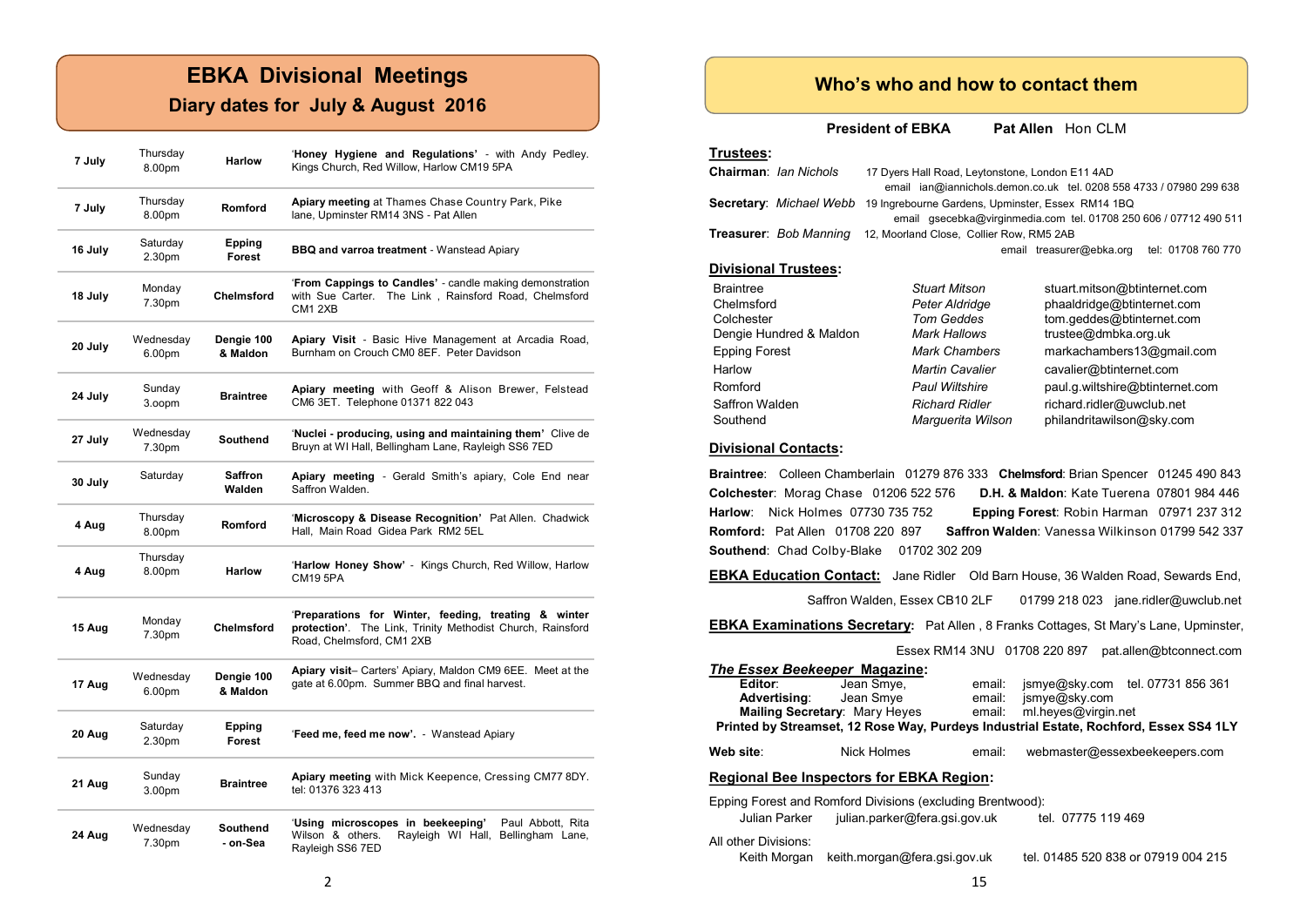prime swarm and then only put it in place when you are sure the queen is on the frames and not on the floor, i.e. you can dump the swarm in with an excluder in place but do not run them in, or the queen will be trapped on the floor. As soon as there is brood the swarm should stay put so don't leave the excluder there for too long - it may rub the pollen from the bees legs as they enter.

Why can't you do this with a cast? The virgin queen has to go out to mate, that is why. If a cast absconds you can't do anything about it, though some say that hiving them with a frame of unsealed brood will ensure they stay put.

#### *To be continued next month* **-** *Post Swarm Management*

Courtesy of Harrogate & Ripon BKA via *eBees*

## **The Bee Shed**

**Approved** *N***ational** *B***ee** *S***upplies Stockist and Distributor**

A Range of Frames and Foundation Hives and Hive Parts, Tools and Equipment Open by Appointment: Please call Wendy on **07764 609 803** or Email: [beeshed@btinternet.com](mailto:beeshed@btinternet.com)  **f** The Bee Shed Stock

> **Meepshole, Great Prestons Lane, Stock, Essex CM4 9RL**

**PETER DALBY - PEBADALE APIARIES** For all your beekeeping and apitherapy supplies **Large Stock held - all year round**

*Competitive prices; any item not stocked to special order* **37 Cecil Road, Cheshunt, Hertfordshire EN8 8TN Tel: 01992 622645 Email: pebadalebees@btinternet.com**

> **Open Mon - Sat (any reasonable time) CLOSED SUNDAY** Telephone before calling **Agent for E H Thorne and Northern Bee Books**

> > 14

### *EBKA COUNTY HONEY SHOW 2016*

*What could be more exciting?*

*Enter the Classes — don't be shy– there's a class for everyone.*

*See the August edition of The Essex Beekeeper for the Show Schedule and Entry Form.*

*Do you enjoy talking to the public? Then come along as a helper. All levels of experience needed. Knowledgeable helpers for the Obs' Hives are needed and enthusiastic newbees for the Candle Rolling, the centre Exhibits Display, Honey Sales, etc. etc….is open to all levels.*

*You could offer to help Sally in the Face Painting marquee or the Maldon members in the making of Solitary Bee homes.*

*Guidance and help will be given if needed.*

*Helpers receive a free Show Pass for the day* 

*(you need to arrive before 9.30am)*

*Please give your contact details to Richard Alabone if you wish to help— 01245 259 288.*

*There will be a good value two course lunch and numerous teas, coffees and biscuits provided by Romford Division.*

Photograph by Jean Smye

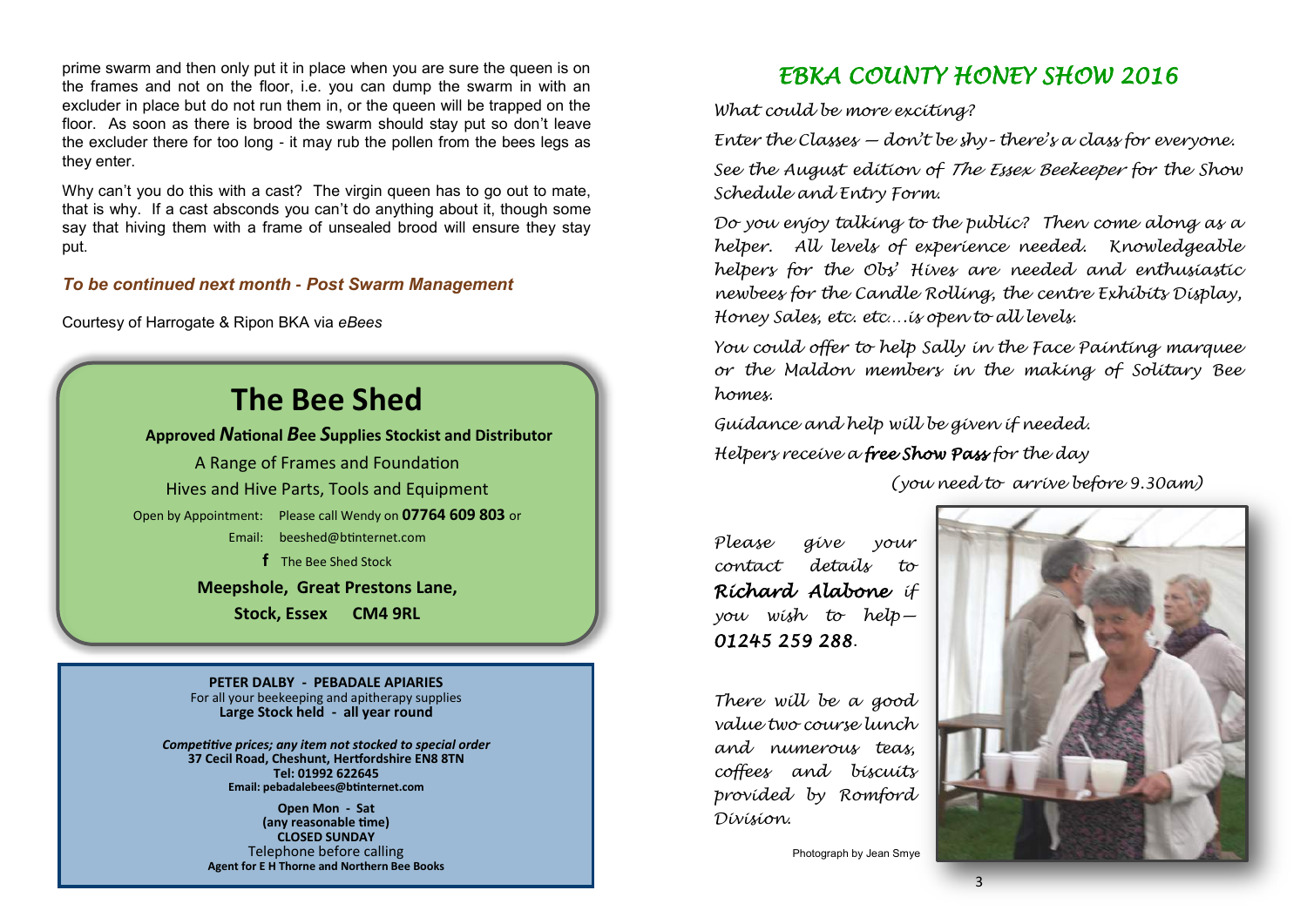### **Notes from the CEC [Central Executive Committee] Meeting on 26 May 2016**

Items taken at the above meeting included:

#### **EBKA Divisional Voting Trustee (DVM)**

The committee was saddened to learn that Margaret Clay, the DVM for Chelmsford Division would have to stand down on health grounds and that Peter Aldridge would be a proxy DVM for the rest of the year. The committee welcomed Peter to the meeting and extended their thanks to Margaret for her input as Trustee for Chelmsford.

#### **The BBKA Membership Survey**

The CEC reviewed the results of the survey, which EBKA members may have completed online late last year. The committee was surprised to see that some results shown were in conflict with those appearing elsewhere. The CEC were interested and somewhat concerned to know how in the future the BBKA would make use the results and whether major policy decisions would be made on the basis of this survey. It was agreed that Howard Pool, our BBKA Link Trustee should be invited to a future meeting where the CEC could discuss the issues with him and ascertain how the BBKA were planning to make use of this survey.

#### **County Officer – General Treasurer**

Bob Manning, the General Treasurer will complete his term of office at the AGM in March 2017. As this is seen as an important role, the CEC agreed that his replacement should be identified beforehand so that a smooth transfer of responsibilities can take place. It was felt that an advertisement should be put in *The Essex Beekeeper* outlining that the role required a firm knowledge of accounting principles for charities. The position also called for an ability to handle the computerized accounting system in order for the annual accounts to be prepared and audited ready for presentation at the EBKA AGM.

#### **The Ted Hooper Memorial Lecture**

The inaugural event held in April this year had been well received by all who attended – over 100 of our members. It is planned to host another lecture in April 2017 at the same venue and work is underway to decide on the speaker/s and topic to be addressed.

#### **2016 Divisional Bulk Buy**

The "Pop up Shelters" containing the EBKA logo have been ordered and will be ready for Divisions to use at events from June.

*Feedback on any matter discussed by CEC is welcomed and should be directed to your Divisional Trustee (contact details on inside back page).* the centre (see above). Remove the entrance block and close up the hive. Feed as above.

2. You can also leave all the frames in place and put an empty super on top to act as a funnel when dumping the bees in. Remove it when the bees have descended - a little smoke will encourage them down. Close the hive as soon as possible.

3. Put an empty super on the floorboard. Dump the bees into it and quickly put the brood box with frames on top and close the hive. Remove the super in a day or so.

**Running in a swarm** is much more fun but takes longer, there is a risk the queen will fly off, (particularly with a cast), and on a cold evening the bees may be too torpid to crawl into the hive at all.



You will need a large board and your swarm sheet. Slope the board up to the hive entrance at about 45 degrees to the vertical. Too steep and the clump will fall off the board, too shallow and the bees won't climb up very quickly. Spread the sheet smoothly over the board, right up to the entrance - this is to stop the bees (and perhaps the queen) clustering under the board or getting lost in the grass.

Dump the swarm out onto the board with a sharp shake. After some initial confusion the bees will begin to trek up the board and into the entrance. A little smoke from behind will encourage them upwards. Nasanov pheromone will be fanned around by many bees to attract the waifs and strays and in about twenty minutes all should be quiet. If you are lucky you may see the queen running in, and then you know all is well. Everyone should do this at least once !

Except when mentioned, all the above remarks apply equally to a prime swarm and a cast with a virgin queen. Cast swarms can be trickier to deal with as they are very 'flighty' and can take ages to settle into a cluster. If very small, use dummy boards to reduce the size of the brood chamber. Unfortunately, some swarms decide they don't like the Des. Res. you have given them and abscond the next day, along with the gallon of syrup you have fed them ! They almost certainly had chosen a new home before you caught them. It is sometimes suggested that a queen excluder between the floor and brood box will stop this, but be careful! This only applies to a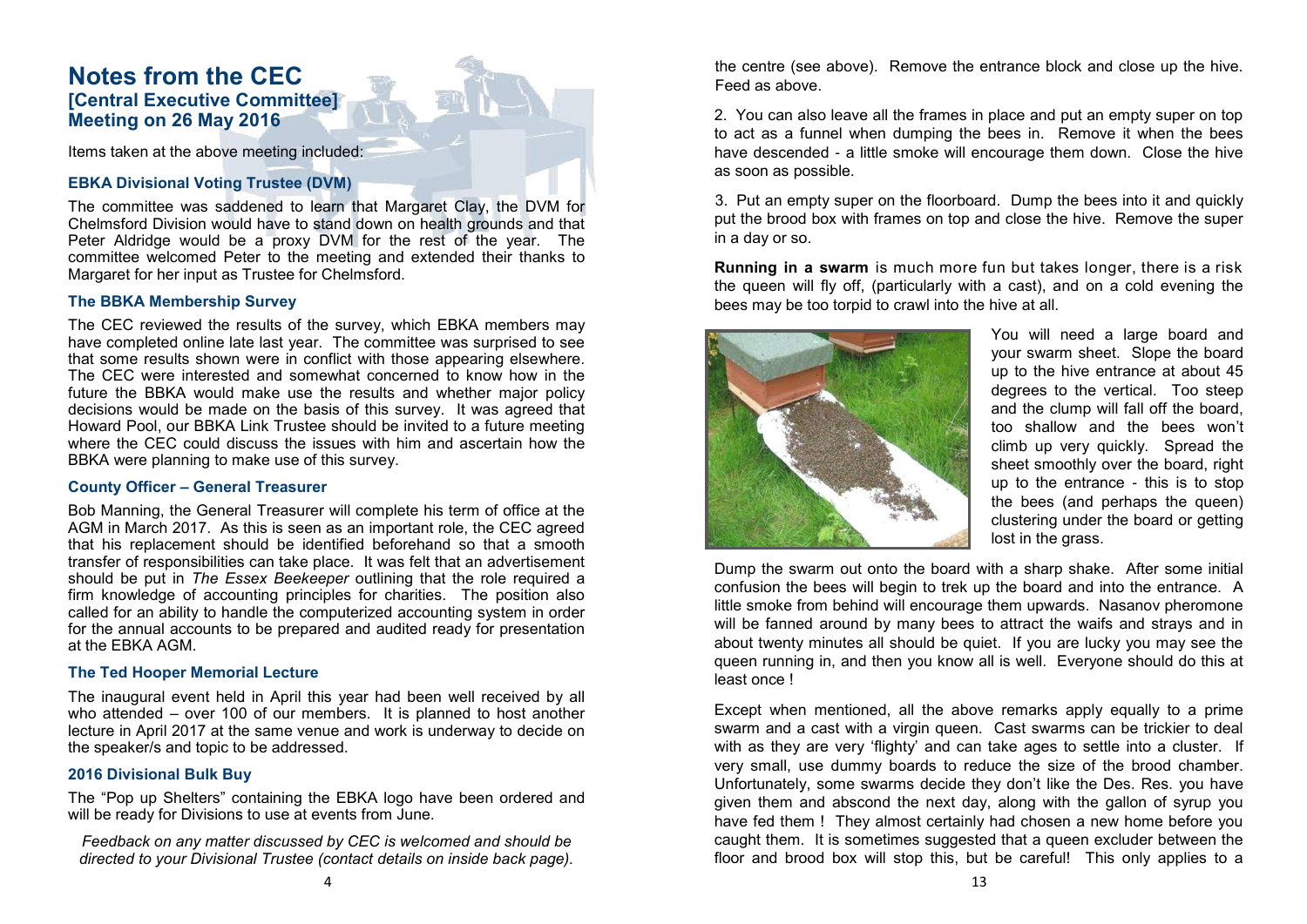owner who called you.

- Don't feel obliged to climb trees etc. any swarm high up will not be a nuisance. No swarm is worth a broken leg.
- Bees move upwards away from smoke and will happily go into a dark container.

#### **2. Hiving a Swarm**

In the evening, when all the swarm bees are settled in a skep or hive, wrap or strap them up and transport them to their permanent position. If nearby, don't leave this until the next day, as the bees will soon orientate on the position of the skep or hive where they were collected. If the swarm is already in a hive, simply put it in its place and remove the entrance block.

Swarms are 'hard-wired' to draw comb, so the hive should be furnished with frames of foundation. If it is your own swarm, so you know it has no health problems, feed a gallon of 1 to 1 sugar syrup to enable the bees to do this quickly. I f it is an unknown swarm, it is advised that feeding is delayed for a couple of days, so that any honey they are carrying, possibly with foul brood spores in it, will provide the energy to draw the comb and not be stored. This is also a good opportunity to treat for varroa, as all the mites are phoretic. Any of the registered treatments would be suitable.

Another thing you can do with a prime swarm is to provide one frame of *drawn* comb. This enables the queen to start laying at once. As it is the only brood available until the other combs are drawn, most of the varroa will enter it just before sealing. When it is fully sealed remove it and its cargo of varroa. This is called a sacrificial brood frame.

(This does not work with a cast, as the combs will have been drawn before the virgin queen is mated and ready to lay and she will have the run of the hive to lay in.)

If the swarm arrives home in a skep, you will have to put it in a hive. It helps to have the hive in position beforehand. There are two ways of hiving a swarm from a skep:

- 'Dumping' them straight into the hive, or
- Running them up a sloping board to the hive entrance.

**Dumping** is quick, easy, slightly boring, but recommended on a cold evening. -

1. Remove about six middle frames from the hive. Temporarily block the entrance, to stop the bees coming straight out of the front door. Hold the skep directly over the hive, give a sharp shake and the bees should all fall into the hive in a clump. Knock the skep a couple of times to dislodge any that don't. Gently replace the frames on top of the bees, perhaps putting a drawn one in

### *Feeling the Buzz – Beginning Beekeeping*

**Spicy warming clove oil, the trail of heady smoke, fervent hum of bees at work, spectrum of pollen, amber gold cells of syrupy sweetness, burnt sugar and scorched wood, I never imagined beekeeping would be such a treat for all the senses.**

Or that working with bees would feel so instinctive, primeval even - a pursuit whereby you lose your sense of self altogether, and reach a truly 'mindful' state - unencumbered by thoughts of how you look, what you should have said or what tomorrow might bring. I have always marvelled at bees, but as a sometime vegan the idea of farming bees sat uncomfortably. I have however, come to realise that we humans need to be connected to the natural world; in touch with the changing seasons, and in harmony with other animals. Particularly in an urban setting; I have depressingly

lived for a decade in Salford and hardly noticed the years' ebbing and flowing. We look after bees, they look after us- and not just with pollination and honey, but by offering us the opportunity to truly experience the world as humans should, in tune with our surroundings.

#### *How not to be a beekeeper*

I have learned so much. Everyone I have met in beekeeping circles, even the very experienced admits they also continue to learn – such is the endless mystery and fascination of bees! They say that if you ask a question of 10 beekeepers, you'll get 11 different answers. The confusion of conflicting advice can be mitigated by aligning yourself with nurturing individuals who, in a shared love of all things beekeeping, will provide you a baseline of skills and knowledge - exactly the offer of the Manchester and District Beekeepers Association at The Dower House. And this was my first mistake. I completed my initial training elsewhere – thought it wonderful at the time, but spent 2 subsequent years gradually realising how ill equipped I actually was for beekeeping. I invested in poor equipment, and assembled it badly; and then a 'nucleus' I purchased turned out to be a small cast swarm. I also simultaneously joined the BBKA and the MDBKA (following advice from the trainer) leading to all sorts of confusion with insurance and so on.

#### *My mother always said "When you know what you don't know you're half way there."*

I wasn't on the way at all! During my first apiary night at the Dower House I was amazed to swiftly learn what had gone wrong with my brood boxes and supers, what to do with left over wax, how to light a smoker - amongst other things – things I hadn't been taught in my initial training. Every visit has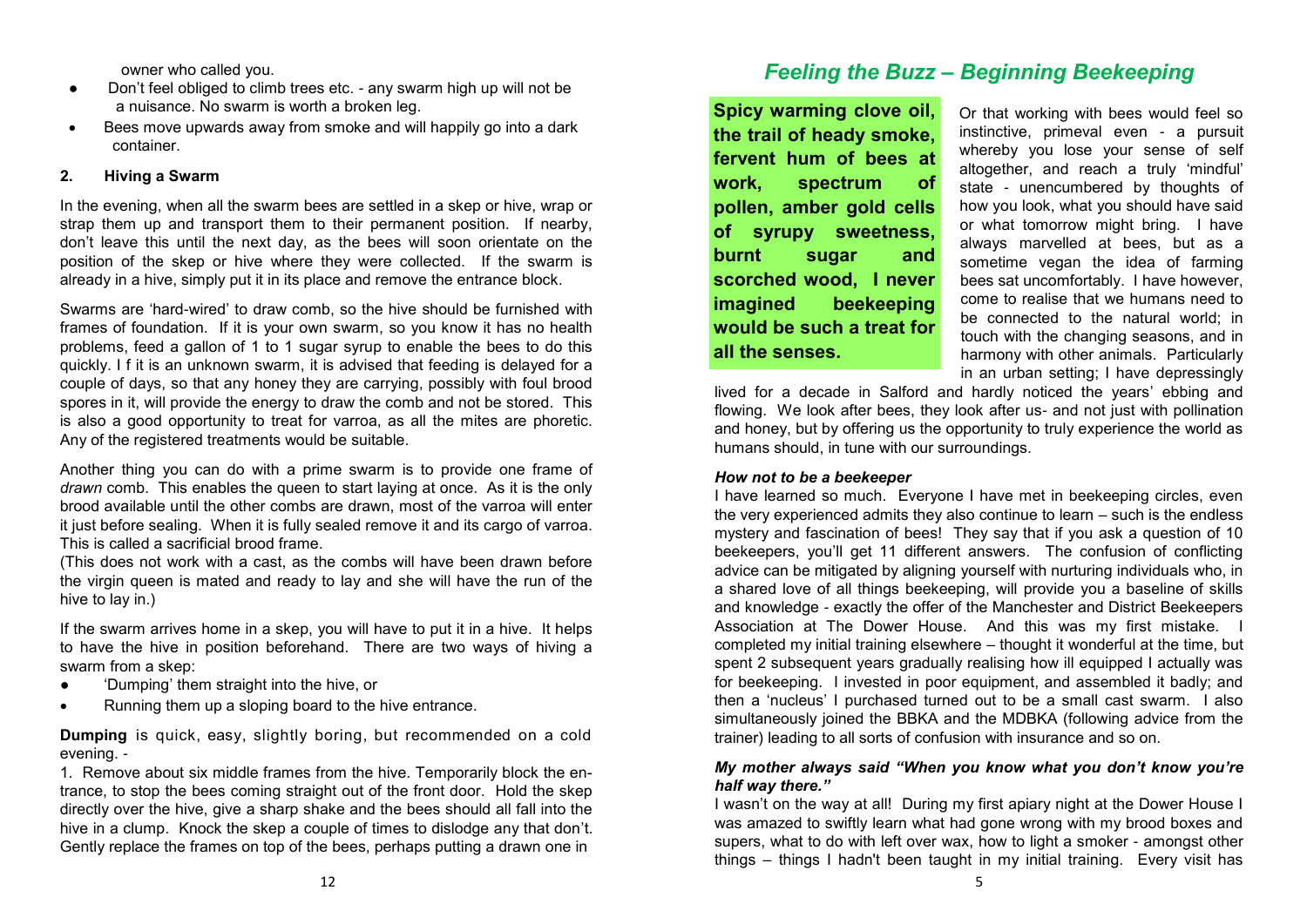inspired a succession of light bulb moments leading to my feeling much more confident and far less fearful (rather like a new mother!) for my army of little wondrous creatures.

#### *A day of firsts*

My first day at Weaste Apiary  $-1$  glimpsed a queen for the first time, and witnessed my first swarm…



The swarm I witnessed on my first The swarm I collected from Weaste allotment to Day at Weaste Allotment. Get my apiary at Ordsall allotment started. The bees preferred to build wild comb rather than use the frames we gave them! But they're doing it properly now.

#### *Photos: Amber Sanchez, 2016*

Under the wing of Liz at Weaste allotments apiary, I have gained a marvellous insight into the workings of the hive via weekly inspections. All week long I wonder how the girls are doing; the apiary visits create a sort of stop frame animation of each colony's progress. Better than a 'soap'. Exciting, and very, very addictive.

**Amber Sanchez** (From Manchester Bee News—via *eBees*)



the sheet under, or as near as possible to, the cluster.

Remove six middle frames and block the entrance temporarily. Shake the cluster into the trug and immediately slide them gently into the space in the hive. Place the frames gently on top of the clump of bees - it will not squash them, they will climb up the frames which will descend into the hive. Put the crownboard and roof on as soon as possible. Remove the entrance block (it was only there to stop the bees coming straight out of the front) so that the bees can start fanning to attract the strays. Leave the hive until all the swarm has gone in, then strap up securely and move to its permanent position.

#### **Not so Easy Clusters:**

Sadly, swarms are much more likely to cluster in the middle of a holly bush or wrapped around three or four iron railings than to dangle invitingly from the end of a low branch.

Apart from shaking, swarms can also be collected by brushing down into a skep, (like brushing off a wall), or smoking upwards into the skep, (as from a fence post). A cluster flat on the ground will crawl into a skep propped over it, with one edge touching the bees. A hive with frames would be a good choice as you will collect and hive the swarm in one go. The flexible trug is very handy for a swarm in the middle of a bush, as it will reach places skeps can't go.



Frames of old comb placed by the swarm will readily attract the bees and with patience most of the swarm can be gathered this way and put straight into a hive. If none of this is possible, then get as many bees as you can into the skep, place it near the cluster on the sheet and then mobilise the rest of the bees by shaking, smoking etc. The bees in the skep should start fanning Nasanov pheromone around, which hopefully will eventually attract all the, by now

extremely excited, flying bees. Keep agitating the original cluster site to stop the swarm re-settling there. There are also bee-repellent sprays available. Catch any small clusters and put them by the skep to add to the fanning force. This can take some time, depending on where the queen is. It is rather a swarm catcher's last resort !

#### **Remember:-**

- BBKA insurance only covers you for third party damage, not personal loss or injury.
- Do not trespass if it is only the next-door neighbour of the swarm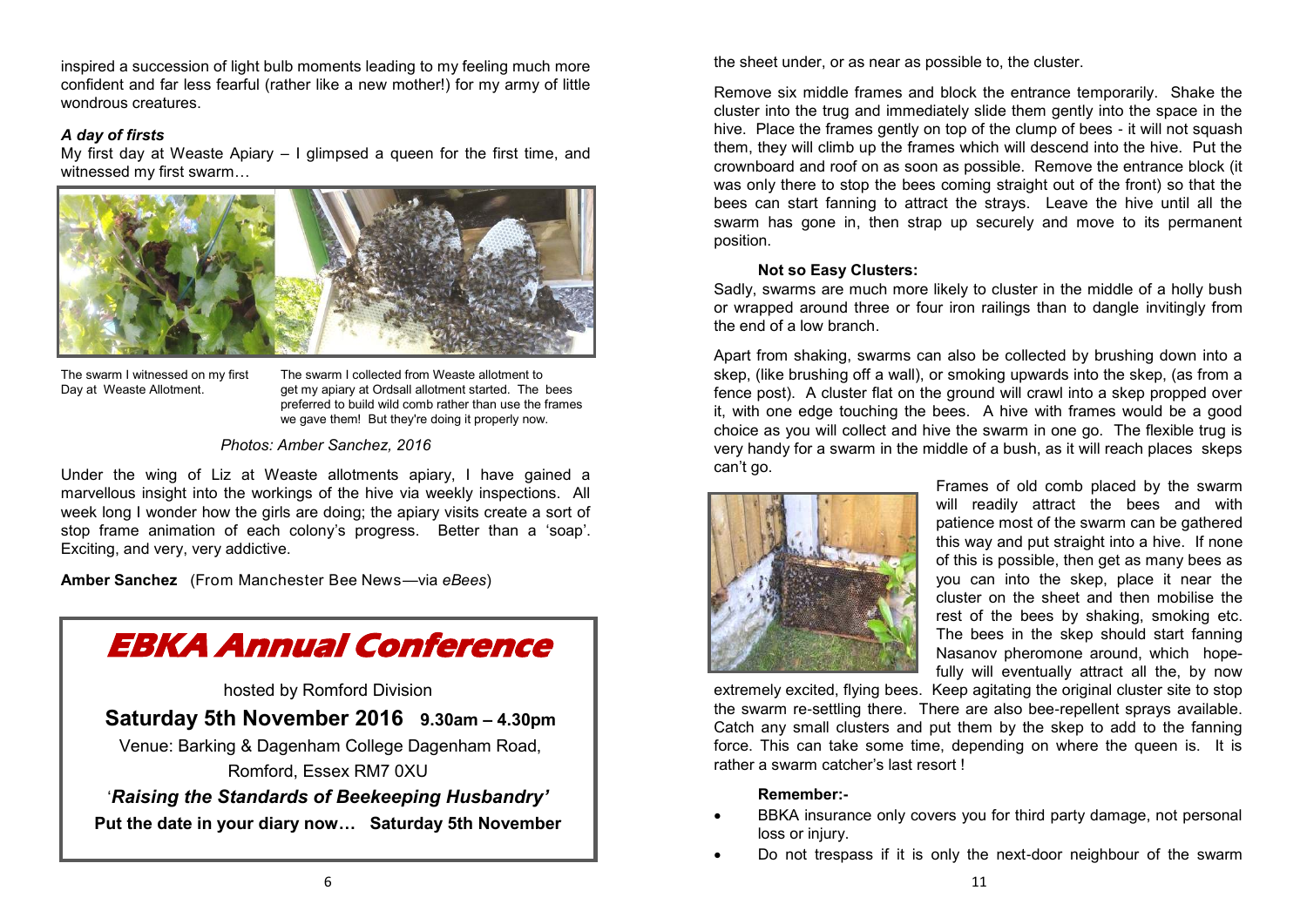#### **Now into action !**

A cluster dangling off a low branch is a rare event - enjoy it. Spread the sheet out under the cluster, this is mainly to stop the bees getting lost in the grass. Place the board in the middle of it. Hold the skep in one hand, right up to the cluster, shake the branch sharply and the bees should fall into the skep in a big blob. Immediately, gently



up-end the skep on to the board and prop the edge up with a stone.

You will see bees start to raise their rear ends and fan their wings - this is to spread the Nasanov homing pheromone around. This will attract all the bees flying about, and so long as you have the queen in the skep, eventually all the bees will join her.



Because the skep has a rough surface the bees can cling to it easily and will be quite happy inside. The bees flying around often re-cluster where they were before, and you can deter them by smoking the site and disguising their scent there, but don't overdo it, as the Nasanov pheromone should not be masked as well.

If the queen is not in the skep, all the

bees will leave it, to join her wherever she is, and you will have to start all over again. The collected swarm should be left in the skep until evening to allow all the bees to enter it. This is particularly important in other people's gardens, as any bees left behind may cause a nuisance when they find they are homeless. In your own apiary, if the hives are nearby, stragglers will quickly find a home in their old hive or with the swarm. If it looks like rain, tie a plastic bag around the skep. When moving the skep in the evening, if in your own apiary, just pick it up carefully and take it to where you want it. If you have to travel, it needs to be wrapped up - this is the second reason for having the sheet. Take the stone away, arrange the sheet over the skep so that there are no gaps and tie tightly with the string or rope, around the skep middle and around the board as well. This should now be bee-tight in your car !

If you do not have a rough skep, but only a slippery trug or bucket, do things a bit differently.. As the bees cannot grip the sides of the trug, you have to decant them straight into a hive with frames of foundation. Put the hive on

### **Photographing bees -** *and other insects*

Courtesy of Somerton BKA via eBees

The photographic classes in the honey show may tempt you to demonstrate your skills with that close up of a bee on your biggest hollyhock. But how do you achieve show winning results? Here are some tips from the Nikon web site.

The first basic rule of close-up photography is to get close to the subject. Insect photography requires a macro lens that will allow you to focus very close to the subject. A Macro lens lets you photograph your subjects at near life size. Most non-SLR digital cameras have a close up (macro) setting denoted by a flower symbol. Even mobile phone cameras are capable of taking reasonably detailed close up photos these days. See the photograph below taken with a Sony Xperia phone camera for an example. But



Ideally you should use a tripod to steady the camera, especially when you are using a telephoto lens or long shutter speed. When shooting

with your camera on a tripod, using a cable release to trip the shutter is the ideal shooting method. If you don't have a cable release, you can use the camera's self-timer instead.

Depending on how close you can get, you will be able to fill the frame with the insect's entire body, or a portion of its body such as its head and antennae.

Most insects gathering nectar don't seem to mind a camera (and photographer) coming close to them. The exception is butterflies.

While shooting insects with a macro lens might seem intimidating, start out with creatures that can't sting you. The shorter the focal length of the macro lens, the closer you will have to be to your subject, so keep that in mind when choosing which lens to use



Insects have fascinating bodies, and one of the goals of close-up nature photography is to bring out all the colour and detail of insect life. Good macro photography puts the camera's focus on the eyes, legs and bodies of these bugs, and their tiny world. For example, taking a photograph of a spider in its web tells a more interesting story.